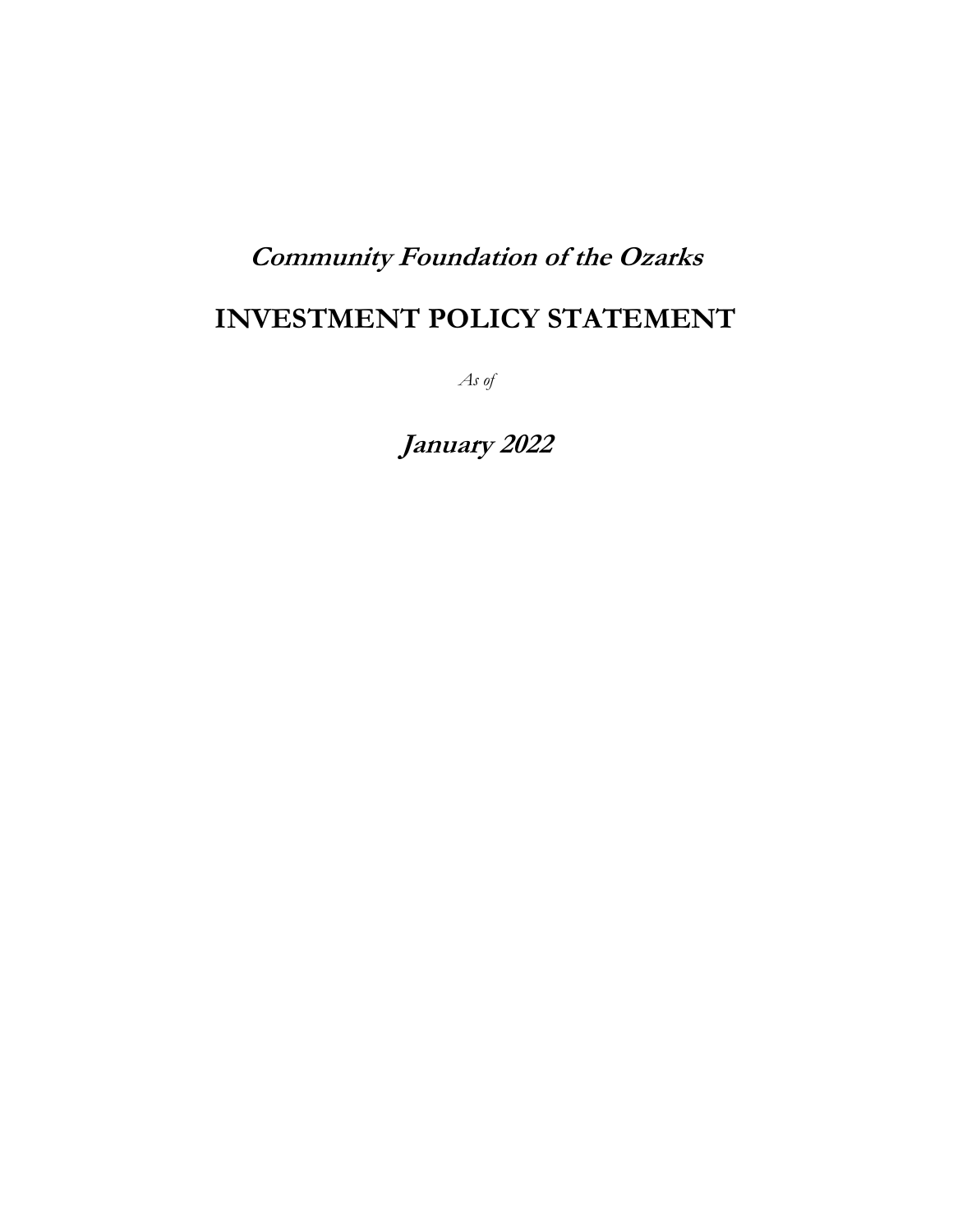#### I. DESCRIPTION

This Investment Policy Statement (IPS) details the oversight and management of the investment portfolio of the Community Foundation of the Ozarks' assets (collectively, the "Fund").

The Fund's investment objective is to preserve its purchasing power while providing a continuing and stable funding source to support the current and future mission of the Community Foundation of the Ozarks**.** To accomplish this objective, the Fund seeks to generate a total return that will exceed not only its operating expenses, but also all expenses associated with managing the fund and the eroding effects of inflation. It is the intention that all total return (interest income, dividends, realized gains, and unrealized gains) above and beyond the amount approved for expenditure or distribution will be reinvested in the Fund. The Fund will be managed on a total return basis, consistent with the applicable standard of conduct set forth in the Uniform Prudent Management of Institutional Funds Act (UPMIFA).

#### II. INVESTMENT LIQUIDITY

The Fund has a long-term investment horizon with relatively low liquidity needs. For this reason, the Fund can tolerate short- and intermediate-term volatility provided that long-term returns meet or exceed its investment objective. Consequently, the Fund may take advantage of less liquid investments such as private market vehicles and marketable alternatives, which typically offer higher risk-adjusted return potential as compensation for forfeiture of liquidity. To ensure adequate liquidity for distributions and to facilitate rebalancing, the committee will conduct a periodic review of total fund liquidity.

#### III. ASSET ALLOCATION

To achieve its investment objective, the Fund will allocate across asset classes consistent with its investment objective. Other asset classes may be added to the Fund in an effort to enhance returns, reduce volatility through diversification, and/or offer a broader investment opportunity set.

The domestic equity segment is intended to provide long-term growth and offer high expected real returns and liquidity. The international equity segment is intended to enhance return and control risk by reducing the Fund's reliance on domestic financial markets. Private markets may provide even higher return potential by focusing on opportunities in less efficient and more illiquid markets. Marketable alternative strategies are employed to offer market-comparable returns with lower expected volatility. Fixed income can help provide stability and protection in deflationary environments. Real Assets are utilized to provide a hedge against inflation as well as diversification from traditional fixed income and equity asset classes. Mission Related Investments are below market rate investments that support the mission of the Foundation by generating positive social and environmental impact, while generating reasonable competitive rates of financial return. Lastly, Liquid Capital provides short-term liquidity and serves as a funding source for distributions and rebalancing.

Please see Appendix A for specific asset allocation targets.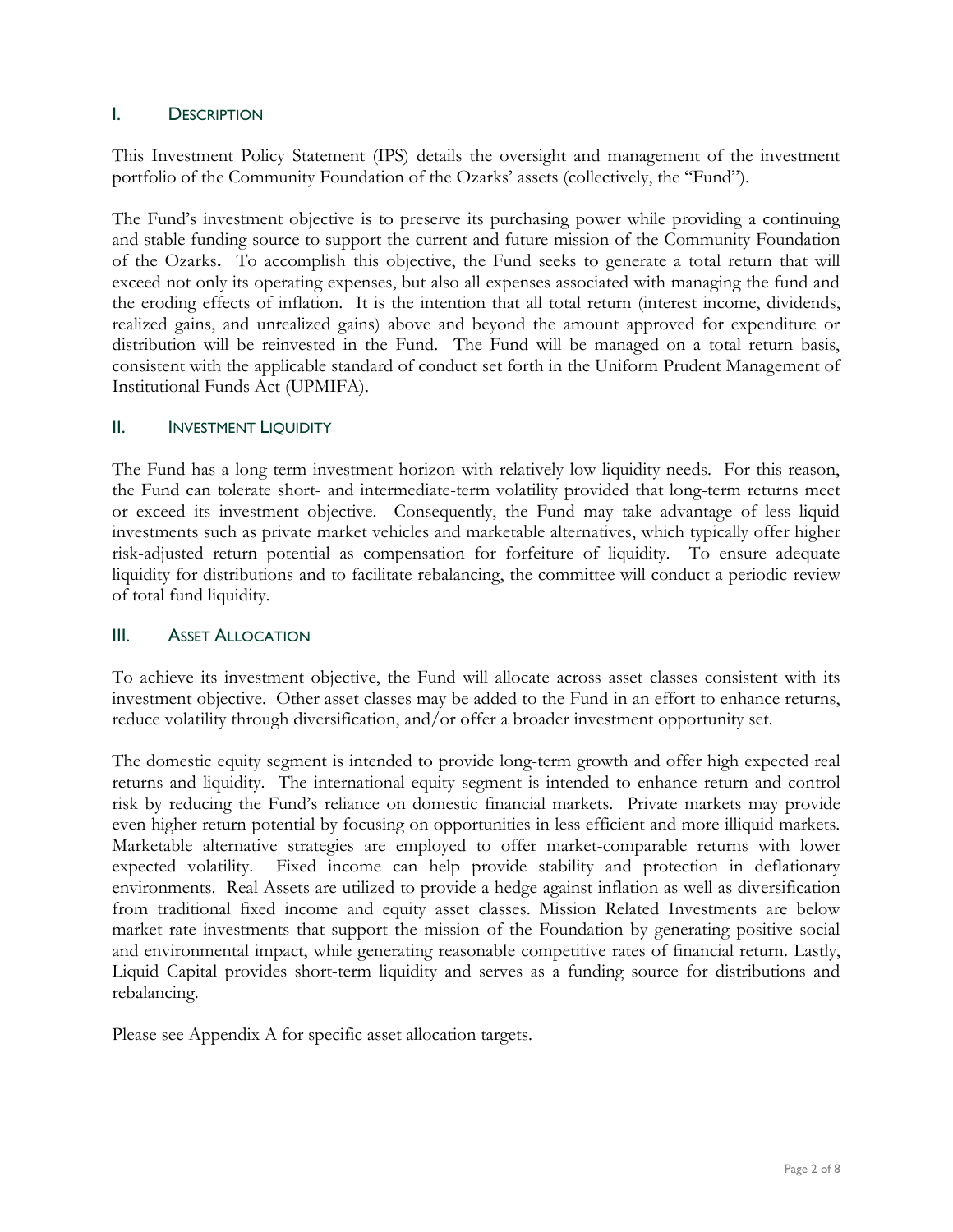#### IV. REBALANCING

The Investment Advisory Board, Staff, and Investment Consultant will review the Fund's asset allocation periodically. Any deviations from asset class policy targets outside of the allowable ranges will be addressed through rebalancing or acknowledgment of a valid reason for remaining outside of stated policy ranges (such as liquidity or short-term transitions between managers). Cash receipts shall be invested as soon as practical according to the current asset allocation policy, unless otherwise approved.

#### V. PERFORMANCE EVALUATION BENCHMARKS

Benchmarks are useful to gauge the performance of the Fund, but they are best viewed over longer periods, generally three to five years. The Fund will be compared to its Policy Index, which represents the optimal "Policy Portfolio" selected by the Investment Advisory Board. The Policy Index is defined as the sum total of all the policy target weights for each of the asset classes multiplied by the returns of their respective benchmarks. Significant performance deviations from the Policy Index will be explained and appropriate actions taken if necessary. Benchmarks for each of the broad asset classes are established and reviewed by the Investment Advisory Board with the assistance of the Investment Consultant. In addition to the Fund and asset class benchmarking, all managers within each asset class will be compared to their own relevant style index benchmarks.

#### VI. ROLES AND RESPONSIBILITIES

Various parties contribute to the successful management of the Fund's assets. The Investment Advisory Board is responsible for setting strategic direction, with Board approval, and for overseeing the investment of the assets in accordance with the Foundation's mission statement. The Investment Consultant (if retained) is tasked with developing an asset allocation policy to comply within the constraints of this policy and selecting and terminating investment managers or funds. The Investment Consultant provides advice to the Investment Advisory Board regarding investment strategy and assists in the performance evaluation process. The Board has ultimate responsibility for the Fund but delegates specific duties as described in the Investment Policy Statement. More specifically, the parties have the following responsibilities:

#### **a. Investment Advisory Board**

The Investment Advisory Board is to advise the Board of Directors on all matters related to the investment policy and investment guidelines, the selection of appropriate asset classes setting and changing the weighting of asset classes, establishing investment performance benchmarks, and appraising the Investment Consultant and investment manager performance.

The Investment Advisory Board will review and evaluate investment results and rely on the Investment Consultant to take whatever action is deemed prudent when an investment manager fails to meet performance standards or violates the investment guidelines.

The Investment Advisory Board shall consist of ten (10) to sixteen (16) persons serving staggered three (3) year terms. Members shall be selected by the Executive Committee as needed, with a minimum of three (3) members coming from the Community Foundation of the Ozarks Board of Directors. Membership on the Investment Advisory Board is limited to two (2) complete consecutive three (3) year terms.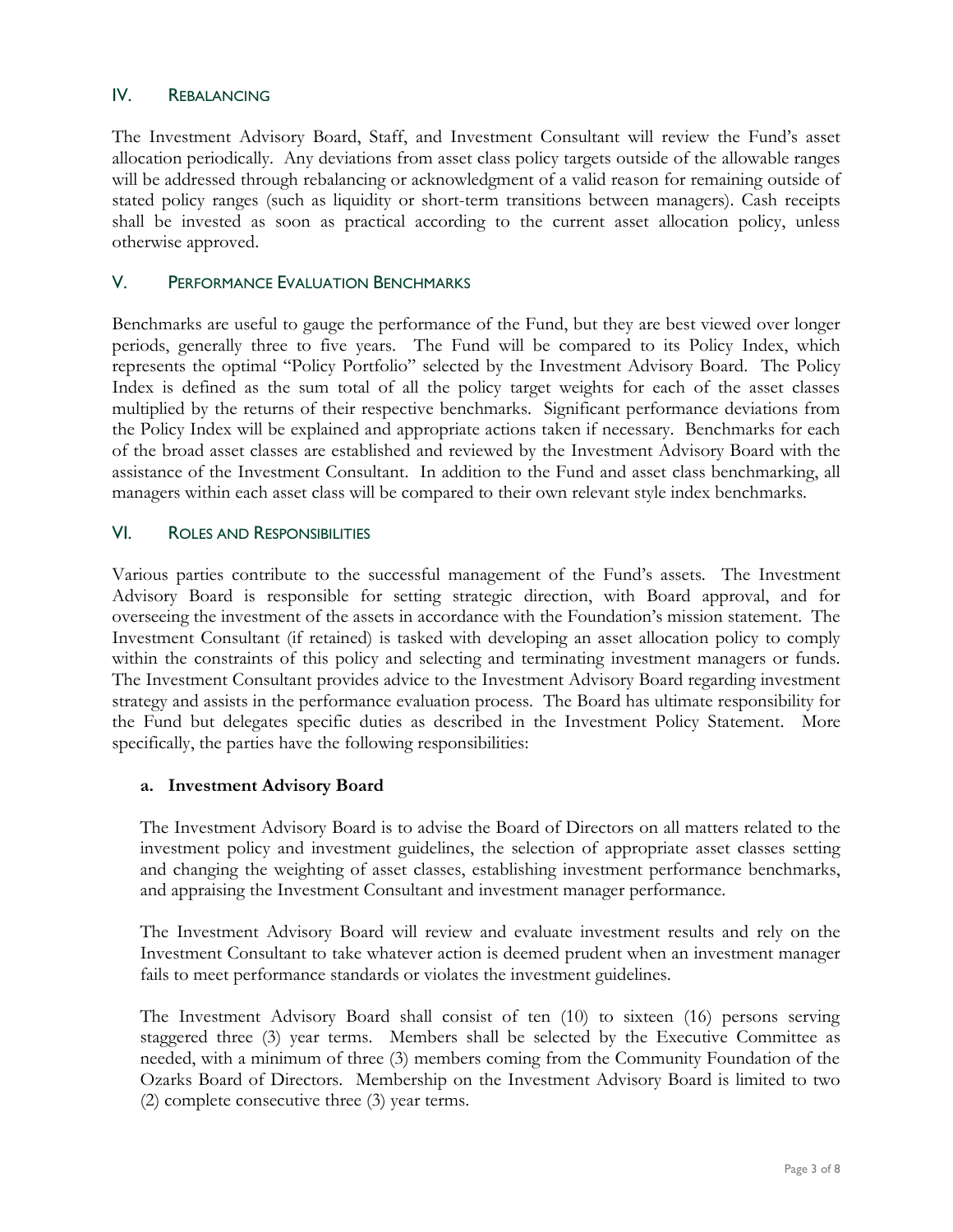The Community Foundation of the Ozarks Executive Committee shall appoint a Chair of the Investment Advisory Board. The Chair will be a sitting board member, serve a minimum of two (2) year term, and be a member of the Executive Committee.

### **b. Investment Managers**

Investment managers retained by the Fund are expected to manage assets in a style and manner consistent with the expectations set at time of hire. It is expected that the managers will communicate directly with the Investment Advisory Board, Staff, and Investment Consultant in a timely fashion and notify these groups of any material changes to the firm, staff, or strategy. Managers should utilize the same care, skill, prudence, and due diligence as prevailing practices that experienced investment professionals, acting in a like capacity and fully familiar with such matters, would use in comparable investing scenarios and in compliance with applicable local, state, and federal laws, rules, and regulations, including but not limited to, those pertaining to fiduciary duties and responsibilities.

#### **c. Investment Consultant**

Should the Investment Advisory Board retain an Investment Consultant, the Consultant will be responsible for providing proactive advice and education to the Investment Advisory Board on investment guidelines, asset allocation, and manager structure. The Consultant will develop and implement an asset allocation policy designed to achieve a prudent long-term risk-adjusted return consistent with the constraints of this policy. The Consultant will select and terminate investment managers or funds and notify the Investment Advisory Board of such changes on a timely basis. In addition, the Consultant will provide performance evaluation reports to the Investment Advisory Board on a monthly and quarterly basis. Reports will include the performance of each of the investment managers and the total fund compared to appropriate market indices and peer groups. Quarterly reports will contain significant details of the portfolios holdings, risk exposures, and performance. The Investment Consultant will meet with the Investment Advisory Board at least quarterly to discuss fund performance and other pertinent matters.

The Investment Advisory Board shall periodically review the Investment Consultant. The role and performance of the Investment Consultant will be reviewed at least once every five (5) years.

# **d. Administrative Staff**

The responsibility of the Administrative Staff is to coordinate the administration of the Fund with the Investment Consultant. This includes providing for the maintenance of proper accounting books and records, managing periodic disbursements, recording contributions, issuing reports, and attending to other similar administrative matters. The Staff will also provide support to the Board of Directors and the Investment Advisory Board as may be requested.

#### VII. MANAGER SELECTION AND MONITORING

The Investment Advisory Board has delegated investment manager selection and monitoring functions to the Investment Consultant. The Investment Advisory Board will report on the status and performance results of the Fund to the Board of Directors no less than quarterly.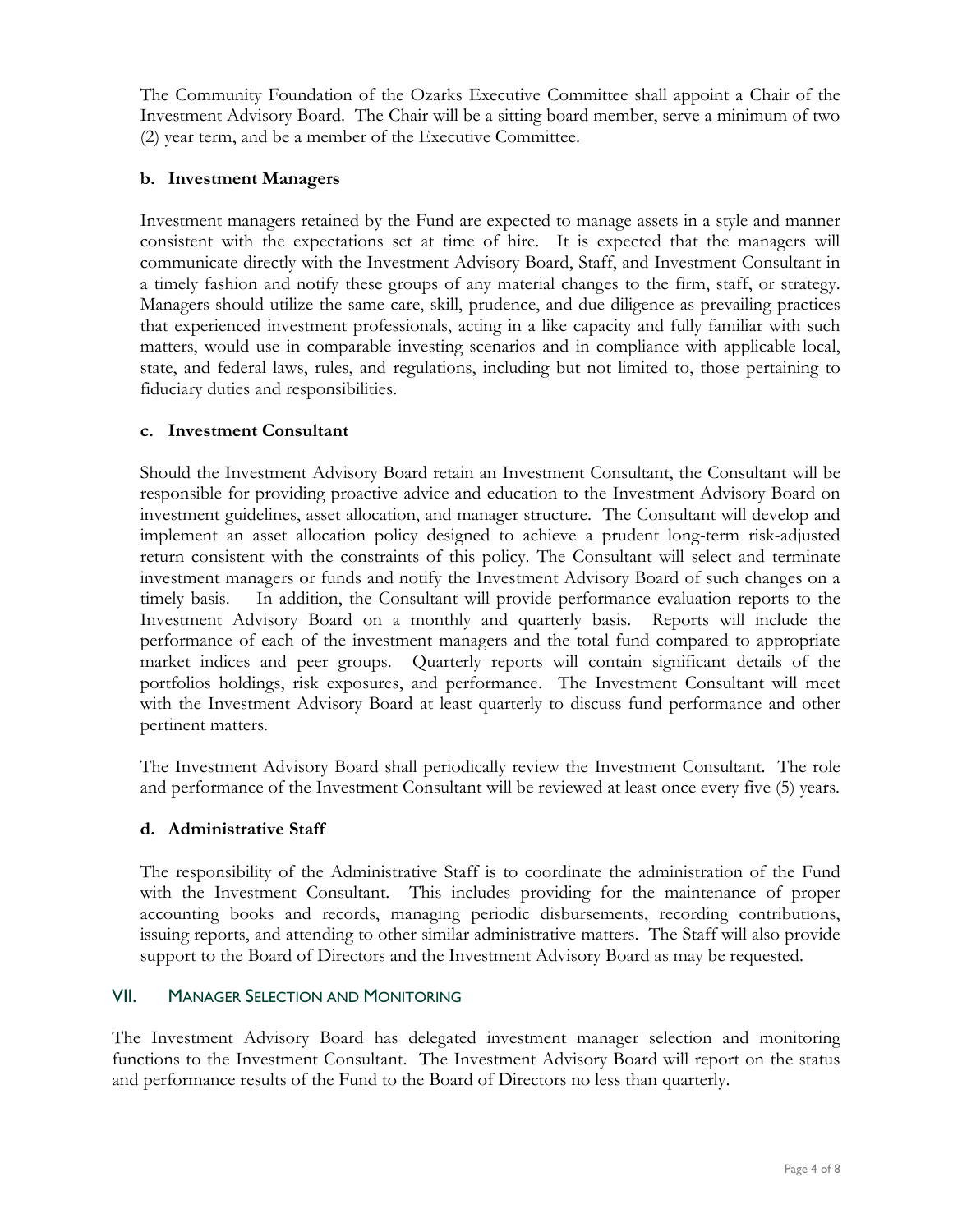The Consultant will examine investment managers' investment objectives and processes; historical adherence to stated objectives and processes; depth of resources; quality of personnel; historical performance (including risk) versus various appropriate benchmarks; appropriateness of diversification; reasonableness of fees; and any other metric that may be material when evaluating investment managers' capabilities. The Investment Consultant will use all available information and its best judgment when seeking to hire skillful investment managers. The Investment Consultant may also select low cost, passively managed investment products where appropriate.

The Investment Consultant will conduct extensive due diligence prior to selecting each external manager. Evaluations include meetings with key personnel and typically include at least one on-site visit to the principal office. Research also includes reviews of audited financial statements, reference checks with other clients and business associates, and comparison to competitors. The Investment Consultant will use their respective networks of contacts to gain further confirmation of a manager's abilities and business practices. New firms have additional business risk and are subject to a more rigorous level of due diligence and more stringent ongoing monitoring. Selection of investment managers is not geographically restricted.

The Investment Consultant will constantly monitor each external manager to confirm the original investment thesis. The monitoring process includes performance, management changes, organizational changes, style drift and ethical, legal or compliance issues.

The Investment Consultant has the discretion to take corrective action by replacing a manager if deemed appropriate at any time. The Investment Consultant will notify the Investment Advisory Board of any manager change on a timely basis. Corrective action typically occurs as a result of meaningful organizational or process-related change, and, in some cases, sustained relative underperformance.

# **VIII.** DISTRIBUTION POLICY

Distributions are guided by several factors; most important is the historic value of the portfolio. Unless specified by the fund agreement, the Board has approved annual grants from endowments funds at a spend-rate between 3% and 5%. The grant formula is based on the approved spend-rate times the average quarterly market values of the fund over the prior twelve (12) trailing quarters through the fiscal year-end proceeding the fiscal year in which the grant is planned.

The grant formula does not include administrative or operating expenses. The spend-rate is approved by the Board annually at its regular meeting held in June. Unless specified by the fund agreement, distributions from new endowment funds will be available in the first fiscal year following the endowment fund's one-year anniversary and will be calculated based on the same spend-rate parameters until the endowment fund reaches twelve (12) trailing quarters.

Furthermore, in recognition of the Uniform Prudent Management of Institutional Funds Act (UPMIFA), distributions shall comply with the evolving "prudent spending" guidelines of UPMIFA. This policy will be reviewed annually as part of the budgeting process. Investment managers should be given ample notice of the required withdrawal schedule. Appropriate liquidity should be maintained to fund these withdrawals without impairing the investment process.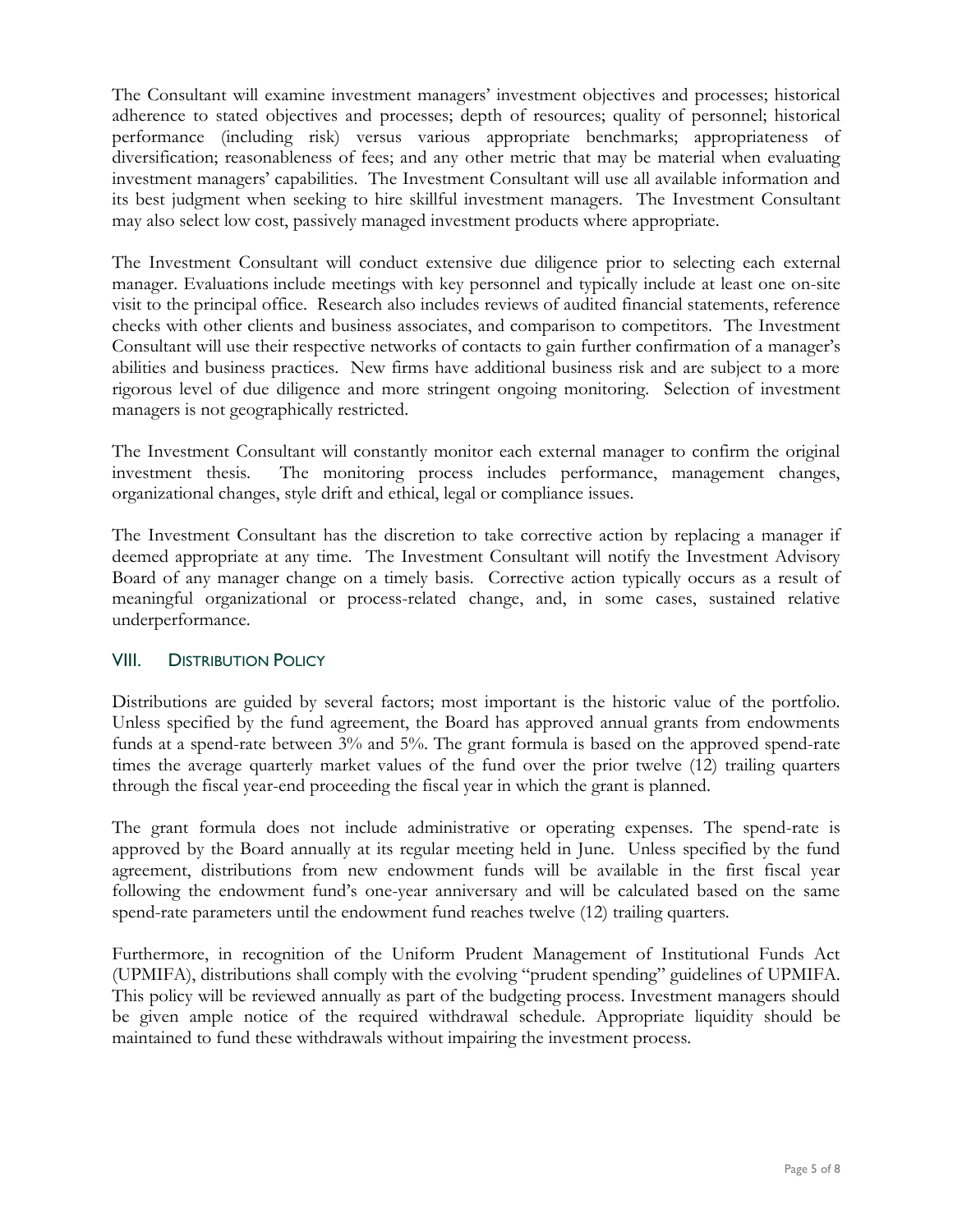# IX. DOLLAR COST AVERAGING (DCA) POLICY

DCA is a risk-reduction investment strategy in which the Foundation aims to reduce the impact of market volatility on large purchases of investments (units of the Endowment pool). Any new established funds or new contribution over the amount of \$100,000 will be subject to the DCA policy, unless the donor advises to invest the entire new addition into the Endowment pool immediately.

Gifts between \$100,000 and \$249,999 will be divided by two with the first half invested immediately and the remainder invested the following quarter.

Gifts over \$250,000 will be divided by four with the first fourth invested immediately and the remainder invested equally over the next three quarters.

#### X. CONFLICT OF INTEREST

If any member of the Investment Advisory Board, Staff, or the Investment Consultant shall have, or appear to have, a conflict of interest that impairs or appears to impair the respective member's ability to exercise independent and unbiased judgment in the good faith discharge of his or her duties, he or she shall disclose such conflicts prior to meaningful discussion. All parties must also comply with any other conflicts of interest policies adopted by the Community Foundation of the Ozarks.

#### XI. INVESTMENT POLICY STATEMENT REVIEW

The Investment Advisory Board will review the Investment Policy Statement and submit any changes for ratification by the full board on an annual basis.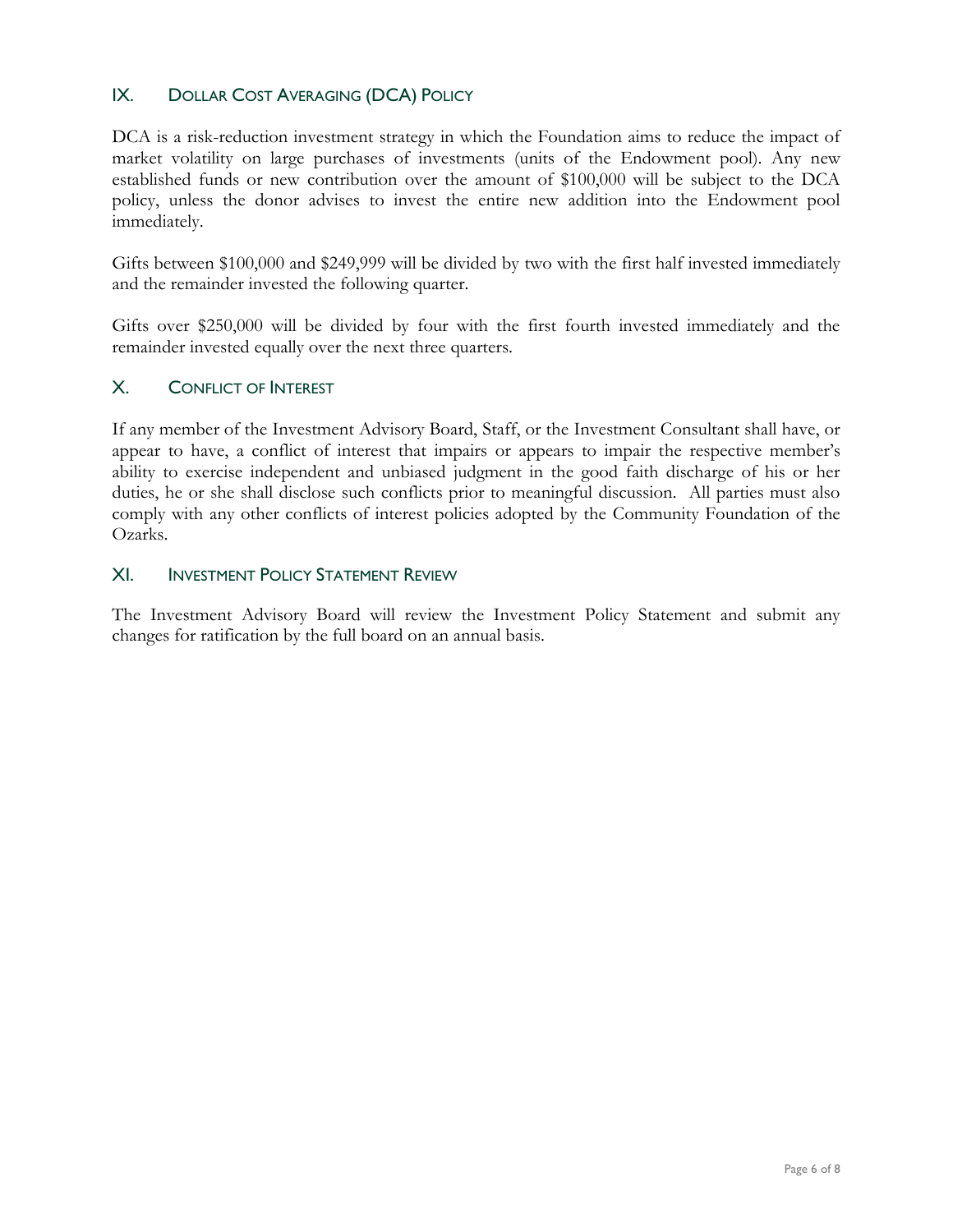# **Appendix A**

#### **ASSET ALLOCATION**

The following asset allocation policy has been established. It is felt that this policy will provide the highest probability over time of meeting or exceeding the Fund's objectives, while avoiding excessive risk. Acceptable ranges for the policy targets are listed below.

| <b>Asset Class</b>                 | <b>Policy Target</b> | <b>Asset Class Ranges</b> |
|------------------------------------|----------------------|---------------------------|
| Liquid Capital                     | 2.0%                 | $0\% - 10\%$              |
| Fixed Income                       | 18.0%                | $10\% - 40\%$             |
| Domestic Fixed Income              | 16.0%                | $10\% - 40\%$             |
| <b>Global Fixed Income</b>         | 2.0%                 | $0\% - 10\%$              |
| Domestic Equity                    | 29.0%                | $20\% - 40\%$             |
| <b>International Equity</b>        | 24.0%                | $15\% - 40\%$             |
| <b>Real Assets</b>                 | 7.0%                 | $0\% - 20\%$              |
| Marketable Alternatives            | 10.0%                | $0\% - 20\%$              |
| <b>Private Markets</b>             | 10.0%                | $0\% - 10\%$              |
| <b>Mission-Related Investments</b> | 0.0%                 | $0\% - 5\%$               |